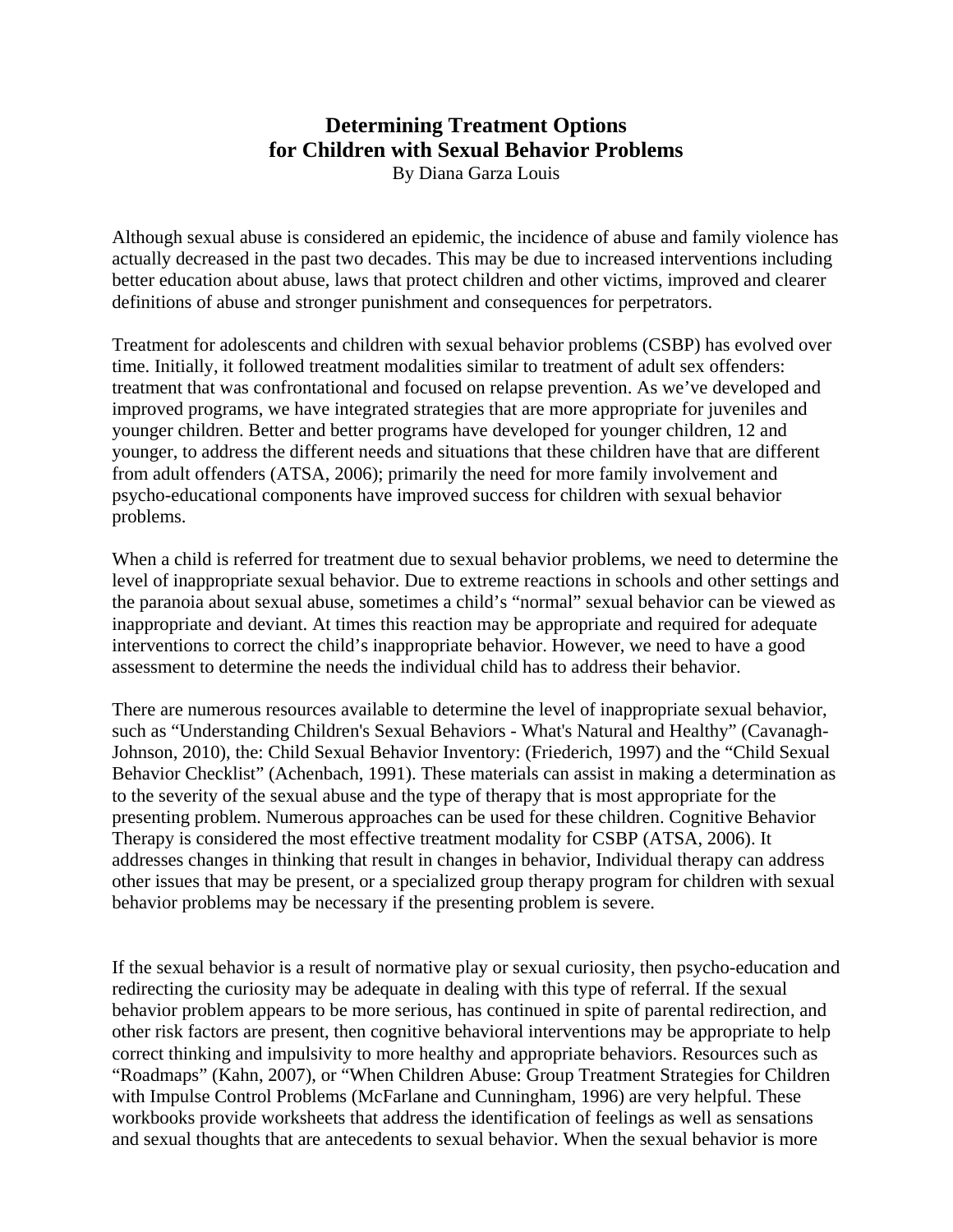severe, and the behavior has been identified as abusive, assaultive or criminal, and the behavior is more deviant and persistent, then a treatment program that is more structured with strict rules regarding contact with younger children, addressing impulse control and sexual thoughts and feelings, and more intense supervision by adults may be necessary. The group treatment involves identifying their sexual misconduct and other behaviors that contribute to that misconduct, written and verbal presentations in group regarding sexual thoughts, identification of appropriate and inappropriate sexual behavior, writing a sexual history, and apologizing to the victim as well as other exercises. Workbooks available include "Pathways" (Khan, 2001) "Beacon" (Carrasco, 2010), or "Interventions for Children With Sexual Behavior Problems Research, Theory, and Treatment" (Grant, and Lundeberg, 2009).

The goals in these treatment groups are to improve self-esteem, develop values and positive concepts that are more pro-social and helping the child feel more in control of himself or herself and their environment. Taking responsibility for their behavior and maintaining safety is paramount.

A very important part of treatment for children with sexual behavior problems is parental involvement in the child's therapy. It is important that parents receive support and education regarding CSBP and the needs their children have. Helping and educating parents in increasing supervision, learning about normal sexual development for children and establishing rules, boundaries, and teaching pro-social family values can make a huge difference in the success these children have in treatment.

Intervention for children with sexual behavior problems can be very successful when they receive the appropriate help. Recidivism rates are only  $2 - 3$  % (ATSA, 2006) when this problem is addressed and appropriate interventions take place.

## **References**

Achenbach TM. (1991) *Manual for the Child Behavior Checklist/4–18 and 1991 Profile.* Burlington, VT: University of Vermont, Department of Psychiatry.

ATSA (2006) *Report of the Task Force on Sexual Behavior Problems*. http://atsa.com/pubRpt.html.

Carpentier M.Y., Silovsky, J.F., Chaffin, M. (2006) Randomized trial of treatment for children with sexual behavior problems: ten-year follow-up*. Journal of Consulting Clinical Psychology* Jun; 74 (3): 482-8.

Carrasco, N. (2010), *Beacon, a Comprehensive Treatment Program for Juveniles with Sexual Behavior Problems and Their Families* Austin, TX.

Cavanagh- Johnson, T. (2010) *Understanding Children's Sexual Behaviors - What's Natural and Healthy*. http://www.tcavjohn.com/orderform.htm.

Grant, R.K., and Lundeberg, L. (2009) *Interventions for Children with Sexual Behavior Problems Research, Theory, and Treatment",* Civic Research.